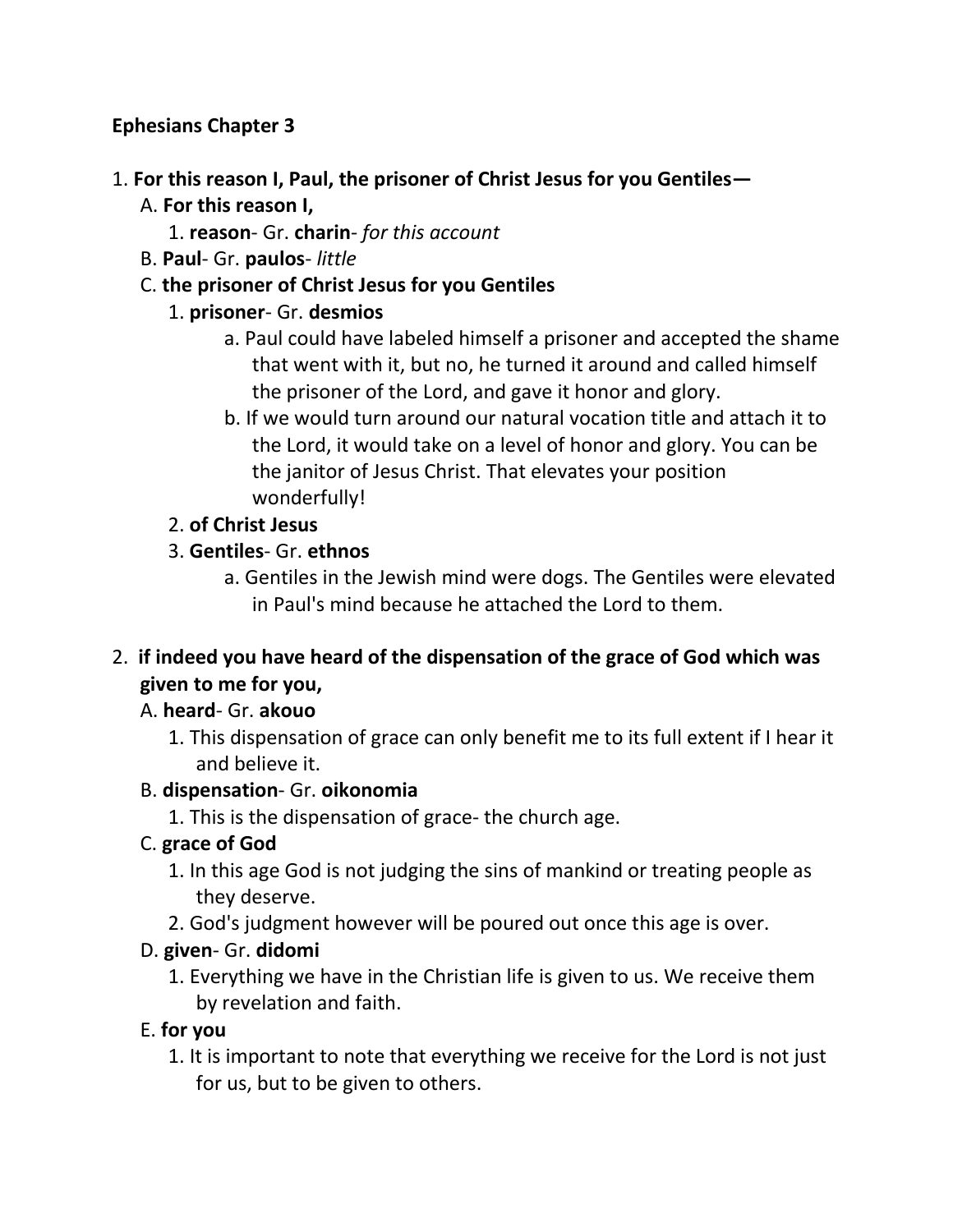## 3. **how that by revelation He made known to me the mystery (as I have briefly written already,**

- A. **revelation** Gr. **apokulupsis** to uncover what has been hidden
	- 1. The Holy Spirit has been sent to reveal the hidden things of God.
	- 2. These things are not hidden from us, but hidden for us.
	- 3. Paul's prayers mainly consisted of prayer for wisdom and revelation of those things that are ours already in Christ.

#### B. **made known**- Gr. **gnorizo**

- 1. The most important things for a Christian is to know Christ, who they are in Him, who He is in them, and what He has given them.
- 2. Paul used the word know 93 times in his epistles. It is imperative we know, because faith begins at the place of knowing.

### C. **mystery**- Gr. **musterion**- *hidden thing*

- 1. The things of God are a mystery to unbelievers. We are called into Christ to know and understand the mysteries of God. In Jesus' earthly ministry He told parables which were mysteries to those who heard them. Jesus would pull His followers to Him and disclose those mysteries.
- 2. Relying on the Holy Spirit in the study of the Word and in prayer we will understand the mysteries of God.
- 3. Praying in the Spirit aids in the understanding of the mysteries of God. 1 Cor. 14:2

### D. **briefly** - Gr. **oligos**- *small, few, briefly*

1. I believe this speaks of a previous letter written to the Ephesians. As Paul was a preacher, his briefly is different than what we think as brief. It was probably a long letter in our estimation!

### E. **written already**- Gr. **prographo**

1. This could mean what He had written previously in the chapters before. However, I believe Paul had written previously to the Ephesians but we do not have that letter. It was not scripture.

## 4. **by which, when you read, you may understand my knowledge in the mystery of Christ),**

### A. **by which,**

1. By which has been written

### B. **when you read,**

1. **when**- We need to make a habit of reading the Word. Here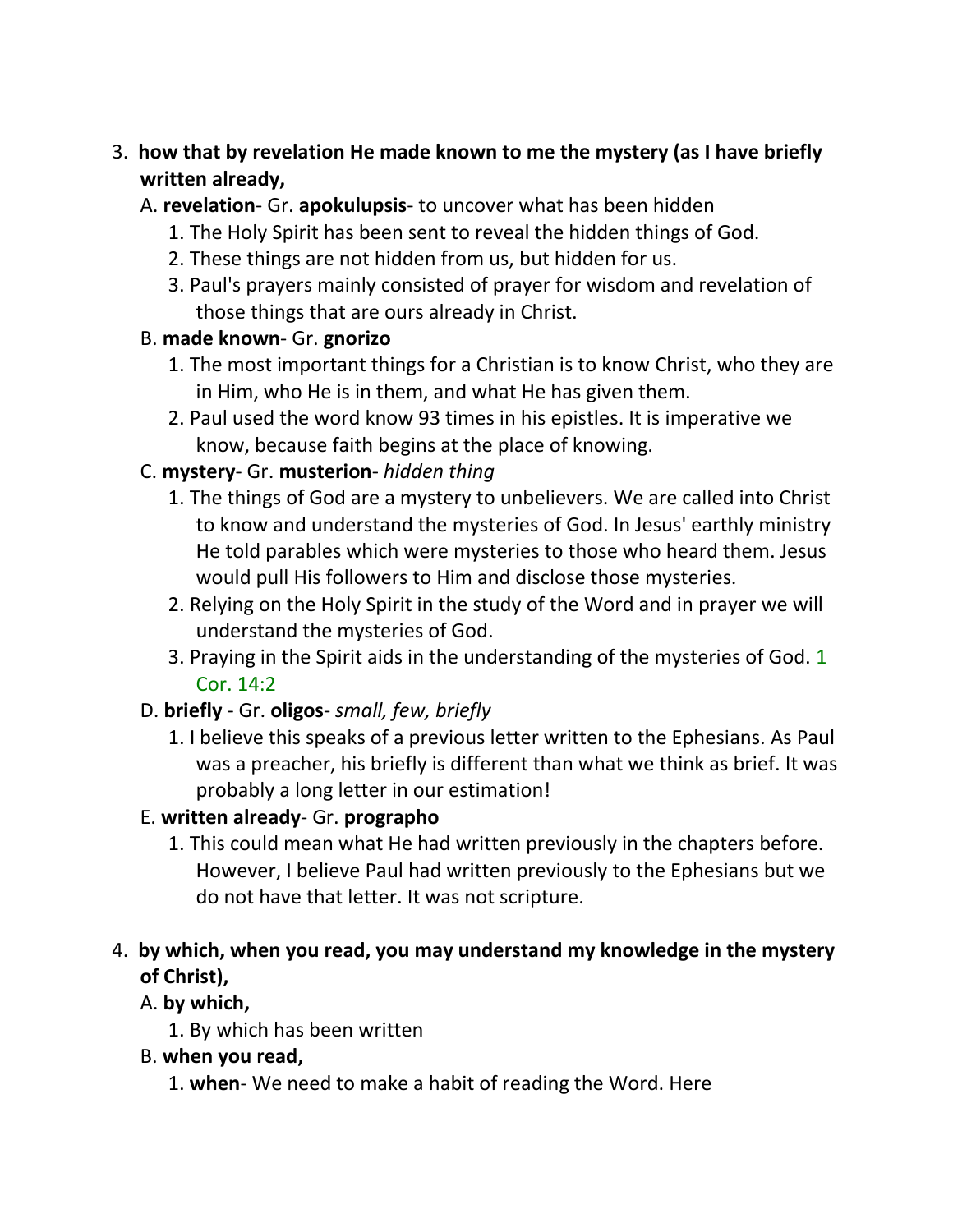understanding of the knowledge of the mystery of Christ is contingent on "when you read".

- 2. **you** This is something we need to do for ourselves.
- 3. **read** Gr. **anaginosko** *to distinguish between, to recognize, to know accurately, to acknowledge, to know certainly, know again, to read*
	- a. Reading the Word is a vital discipline for every Christian. 1 Tim. 4:13 We as a society have gone away from reading.
	- b. This word "read" means to know again and also know accurately. We need to read and reread the Word. We get something new and get established in what we already know.
	- c. The Holy Spirit works in tandem with the Word to impart revelation to man. The two vital disciplines that will aid in revelation is time spent praying in the Spirit and time spent in God's Word. These two work together.

## C. **you may understand my knowledge in the mystery of Christ**

1. **may understand-** Gr. **noieo**- *to perceive with the mind*

2. **knowledge**- Gr. **sunesis**- *a running together, a flowing together with, uniting, union, putting it together*

> a. Sometimes it seems the Word is a bunch of puzzle pieces that are disconnected. Through the Holy Spirit and giving attending to reading all of the Word, these pieces will start coming together. The Spirit will start putting together the Word so you can see the big picture.

# 3. **mystery of Christ**

- a. To most Christ is a mystery. They just see a historical figure that died on a cross. Through revelation we see that we were in union with Christ on the cross, burial, and resurrection. We are now in union with the Christ. We share His divine life and calling as believers.
- 5. **which in other ages was not made known to the sons of men, as it has now been revealed by the Spirit to His holy apostles and prophets:** 
	- A. **which in other ages was not made known to the sons of men,**
		- 1. **other ages** Gr. **heteros genea** *generations not of the same kind*
			- a. There have been other time periods in which God has dealt with man differently.
			- b. It was a mystery in the OT that God would take on flesh and join all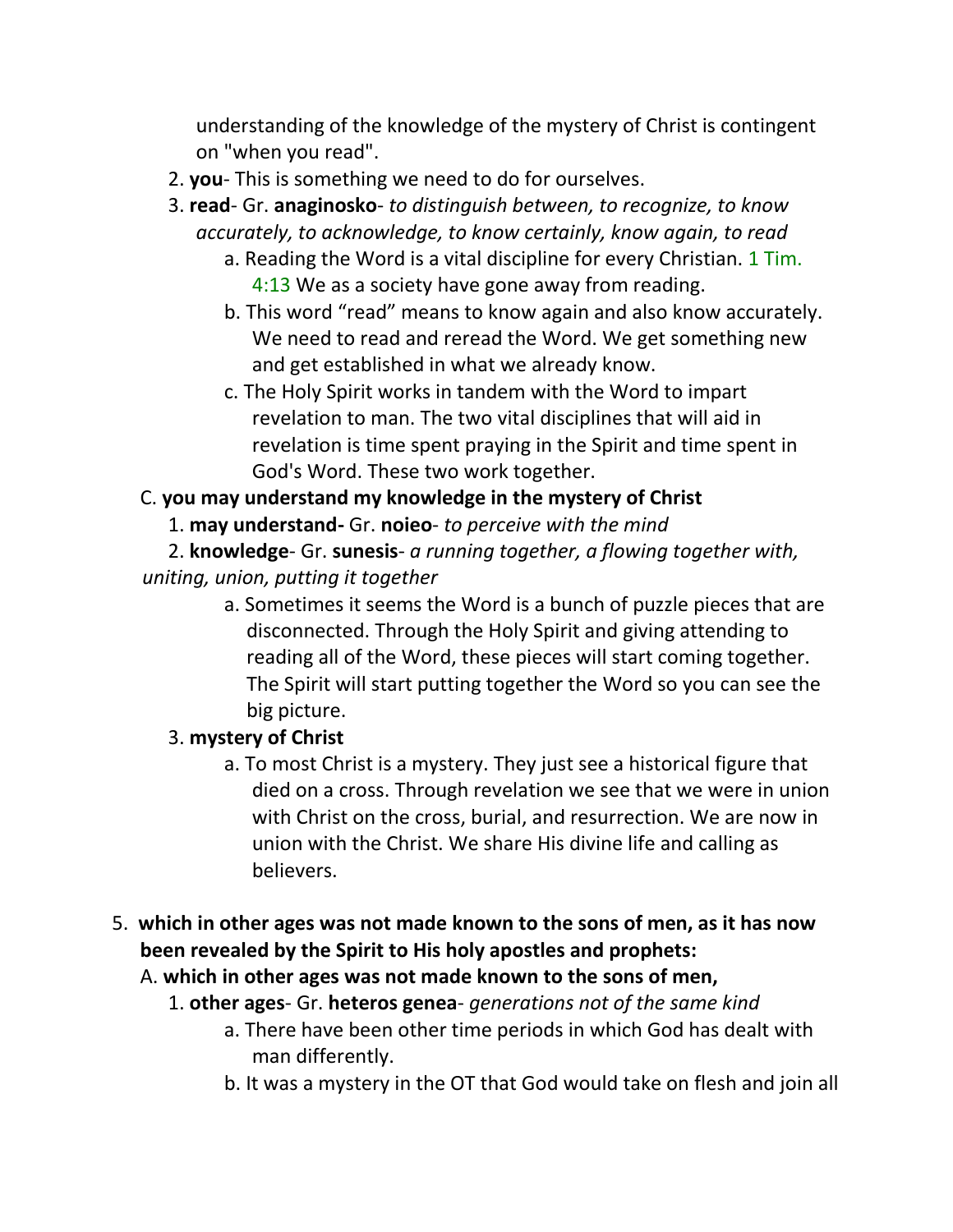humanity- Jew and Gentile- to Himself at the cross and in resurrection for all those who believe in Him.

- 2. **made known** Gr. **gnorizo**
- 3. **sons of men** Gr. **huios anthropos**
- B. **as it has now been revealed by the Spirit to His holy apostles and prophets**
	- 1. **now**
		- a. In the church age we live in.
	- 2. **been revealed** Gr. **apokalupto** *to uncover what has been hid*
	- 3. **by the Spirit**
		- a. The Holy Spirit has been sent to reveal and uncover to us what has been hidden for us. 1 Cor. 2:12
	- 4. **holy-** Gr. **hagios**
		- a. The apostles and prophets were holy, but before you put them on a high shelf out of sight and reach, you are also holy! All believers are called holy 60 times in the NT.
	- 5. **apostles** Gr. **apostolos** *sent ones with authority*
	- 6. **prophets-** Gr. **prophetes** *who speak forth divine messages*
		- a. These were the apostles and prophets who were used to write the NT. These are foundational apostles and prophets. Eph. 2:20
- 6. **that the Gentiles should be fellow heirs, of the same body, and partakers of His promise in Christ through the gospel,** 
	- A. **that the Gentiles should be fellow heirs,**
		- 1. **Gentiles** Gr. **ethnos**
			- a. Jesus represented all of mankind at the cross. He is called the last Adam, not the last Jew! Adam was not a Jew. Jesus took Adam and all that was in Him into Himself and crucified it. In resurrection He is the first man- the new man. This new race is those that believe upon God for righteousness. Only those who believe upon Christ are part of the new man. This new man is comprised of believing Jews and Gentiles. This new man is the church of Jesus Christ.
		- 2. **fellow heirs** Gr. **sugkleronomos**
			- a. The Gentiles are an heir of the promise given to Abraham- "In thee all the nations of the earth shall be blessed." Gen. 22:18. Notice this says every nation, not every person! Every nation will be represented around the throne. Some from every nation will be saved by faith in Christ. Rev. 5:9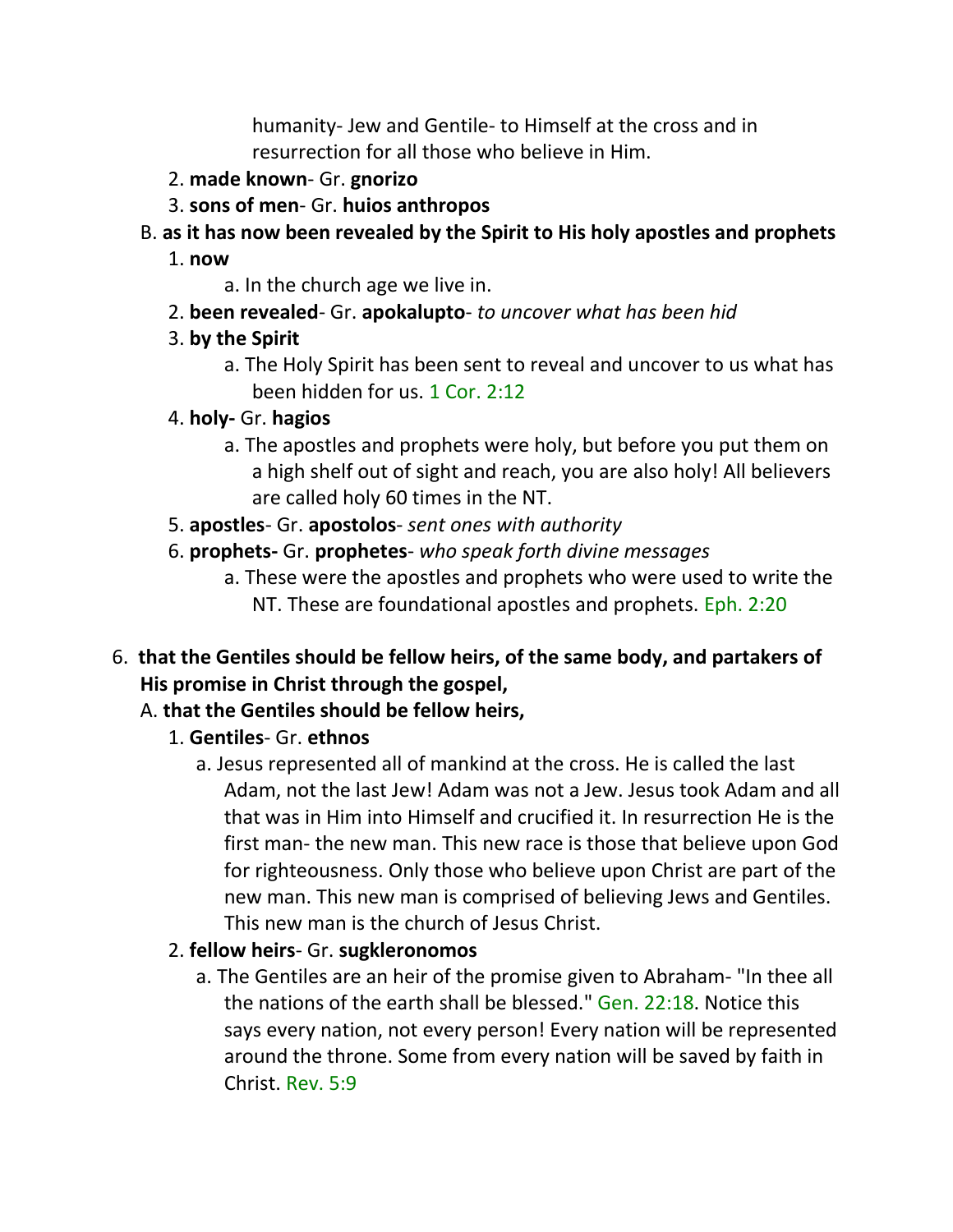#### B. **of the same body,**

- 1. **same body** Gr. **sussomos**
	- a. Believing Jews and Gentiles comprise the body of Christ.

## C. **and partakers of His promise in Christ through the gospel.**

1. **partakers**- Gr. **summetochos**

## 2. **His promise-** Gr. **epaggleia**

a. This was the promise given to Abraham- in thee all the nations of the earth shall be blessed. Gen. 22:18

## 3. **in Christ**

a. IN THEE all the nations of the earth shall be blessed. Christ is the Seed of Abraham. You must believe upon Christ to be in Him. If you are in Him then you are blessed!

## 4. **through the gospel**

a. The gospel is good news that we are blessed not because of how good we are but because of the righteousness of God given to us by faith in Christ. He is our sacrifice and propitiation for our sins.

# 7. **of which I became a minister according to the gift of the grace of God given to me by the effective working of His power.**

- A. **became** Gr. **ginomai** *to come into a new state*
- B. **minister** Gr. **diakonos** *servant, deacon*
	- 1. A deacon is the first level of Christian leadership in the church. A deacon was a servant of all. There are higher levels of Christian leadership but one never leaves the character and calling of a servant. A pastor of a church is the chief servant-deacon. He is not to be served but to serve just as Jesus did not come to be served by to serve.

# C. **gift-** Gr. **dorea**

1. God gives us a gift to serve in the body of Christ. We are not to serve out of our natural selves.

# D. **grace of God**

- 1. We have been grace to serve others.
- E. **given** Gr. **didomi**
- F. **effective working** Gr. **energeia**
	- 1. God gives divine energy to us to serve others. We are not to serve out of our own energy, or we will experience "burn out". It is vital that we are serving right where God has called us and to those He has called us to. If not we will be operating in our own energy instead of the grace of God.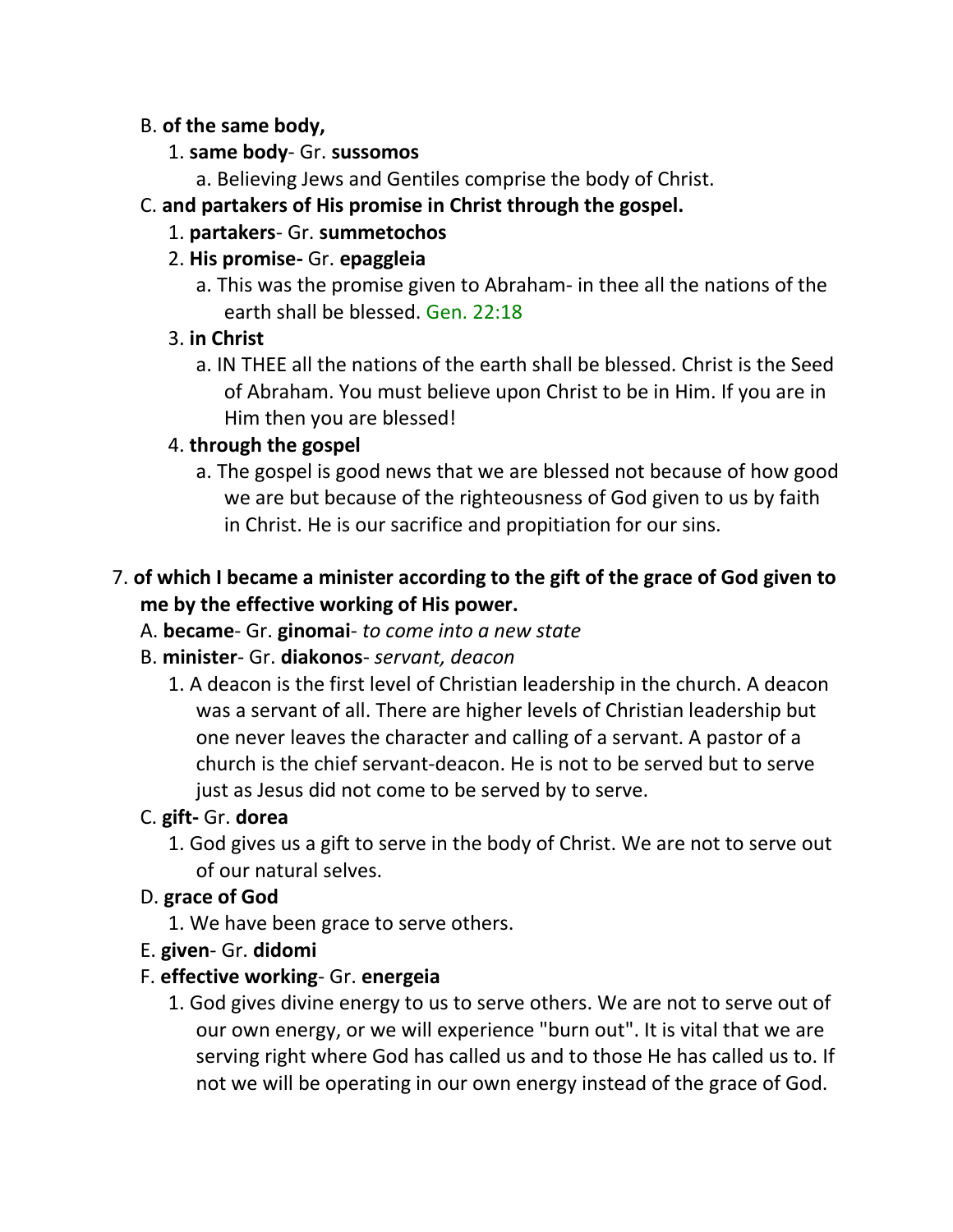If you try to operate in an office that is not yours you will find it exhausting and unfruitful.

### **G. power-** Gr. **dunamis**

- 1. We have dynamic power to serve others where He has called us to serve and to who He has called us to serve.
- 8. **To me, who am less than the least of all the saints, this grace was given, that I should preach among the Gentiles the unsearchable riches of Christ,**

### A. **To me,**

1. The one who used to be Saul of Tarsus that killed Christians.

### B. **who am less than the least of all the saints,**

- 1. **less than the least** Gr. **elachistoteros** *the lowest of the low*
	- a. This was Paul's estimation of Himself, not necessarily God's view of Him.
	- b. Paul taught this principle in Philippians. He said to esteem others better than yourself. Phil 2:4 The word "better" is a word of rank not quality. See others as having a higher place than you, so you can serve them all!
- 2. **saints** Gr. **hagios** *set apart ones*
- C. **this grace was given,**
	- 1. **grace** Gr. **charis**
	- 2. **given** Gr. **didomi**

### D. **that I should preach among the Gentiles the unsearchable riches of Christ**

- 1. **preach** Gr. **euagglizo** *to announce the good news*
	- a. The unsearchable riches of Christ is found in the good news of the grace and finished work of Christ.
- 2. **the Gentiles** Gr. **ethnos**
- 3. **unsearchable** Gr. **anexichniastos** *what can't be traced out or searched out*
- 4. **riches** Gr. **ploutos**
	- a. You might be saying to yourself, "Yes, this is undoubtly spiritual riches I will have in heaven, but I need some natural riches right here and now."
	- b. Dear friend please realize that all natural riches proceeds from the spiritual riches. Phil. 4:19- But my God shall supply all your need [natural riches] according to His riches in glory [spiritual riches].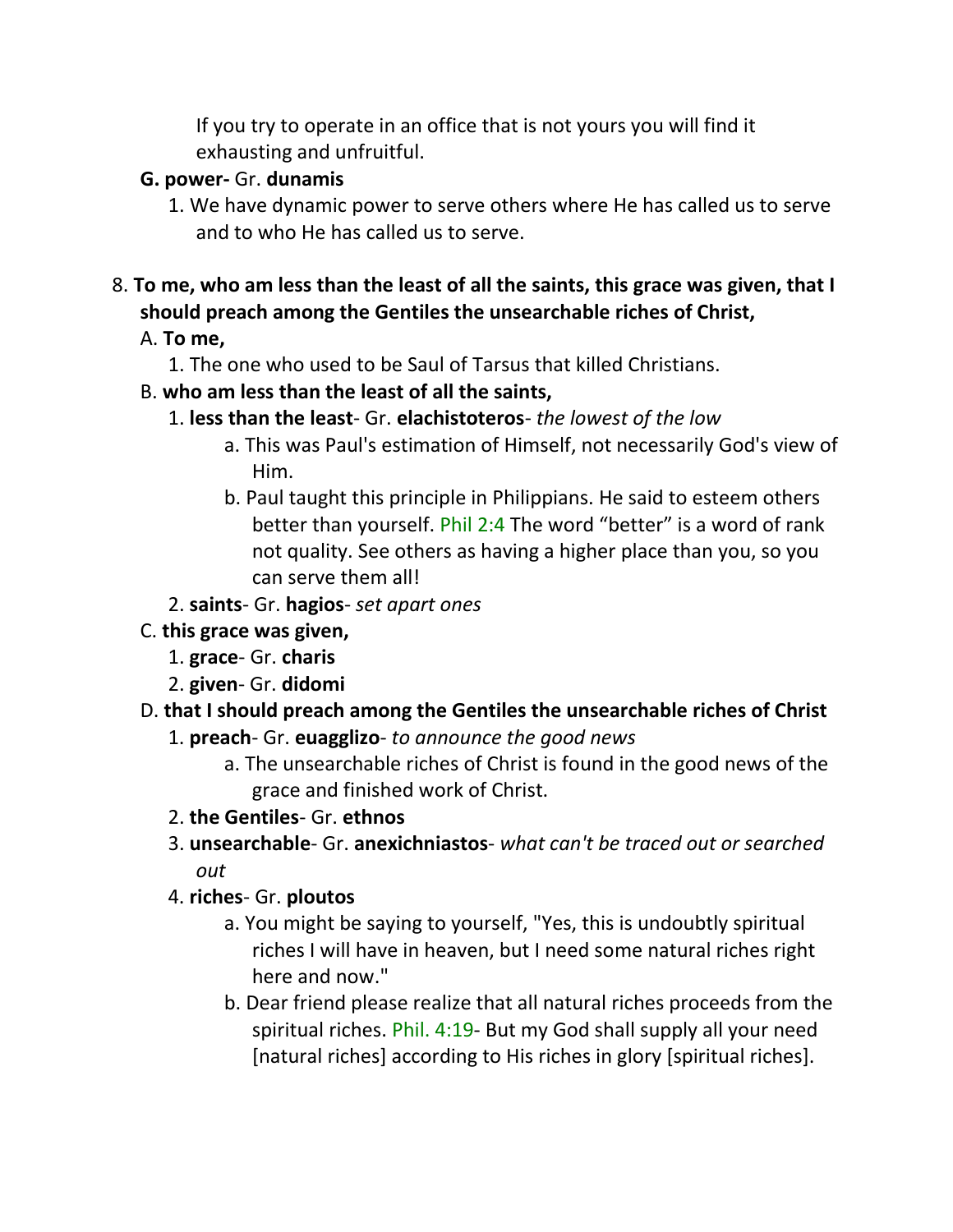- 9. **and to make all see what** *is* **the fellowship of the mystery, which from the beginning of the ages has been hidden in God who created all things through Jesus Christ;**
	- A. **and to make all see what is the fellowship of the mystery,**
		- 1. **make all see** Gr. **photizo-** *to show, to show a photo!*
			- a. A new covenant minister is called to show a photo of redemption to all they speak to.
		- 2. **fellowship-** Gr. **koinonia** *partnership*
		- 3. **mystery** Gr. **musterion** *that which has been hidden*
			- a. The mystery of the church- one body of Christ comprised of believing Jews and Gentiles.
	- B. **which from the beginning of the ages has been hidden in God who created all things through Jesus Christ**
		- 1. **beginning of the ages** Gr. **aion** *from the ages*
		- 2. **been hidden** Gr. **apokrupto** *hidden away*
		- 3. **in God**
			- a. You have to come to God to see what has been hidden in God. This is why atheist scientists will never discover the true secrets of the universe.
		- 4. **created** Gr. **ktizo**
		- 5. **all things**
		- 6. **through Jesus Christ**
			- a. God created all things by His Word. Jesus is the Word of God. John 1:3, Col. 1:16

#### 10. **to the intent that now the manifold wisdom of God might be made known by the church to the principalities and powers in the heavenly** *places,*

- A. **to the intent** Gr. **hina** *in order that*
- B. **manifold** Gr. **polupoikolos** *many colored, many shaded*
	- 1. The enemy sends various [Gr. **poikolos** colors, shades of] trials our way, but God has manifold wisdom [**polupoikolos-** many colors, many shades] in dealing with them! James 1:2-3
- C. **wisdom** Gr. **sophia** *skill, intelligence*
	- 1. God has mad skills! His intelligence IQ is off the chart. It can't be charted! God has the skill, intelligence, and love for you was seen in redemption. Don't you think He can handle whatever problems you place in His hands!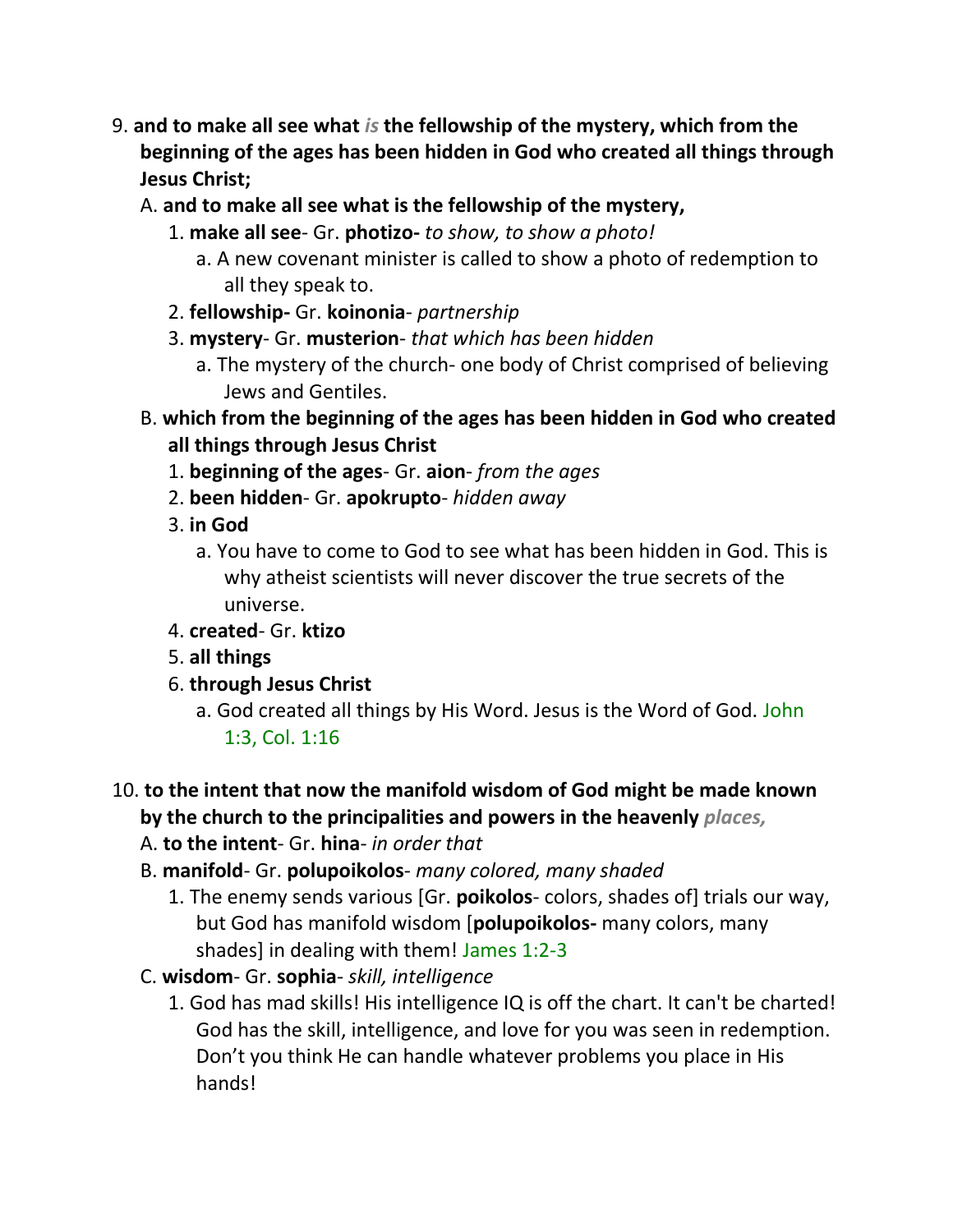#### D. **made known-** Gr. **gnorizo**

- 1. Angels learn about God and His ways by His dealing with the church. 1 Pet. 1:12
- E. **the church** Gr. **ekklesia** *called out ones*
- F. **principalities** Gr. **arche** *first in rank*
- G. **powers** Gr. **exousia** *authorities*
	- 1. This is both the good angels and evil angels. Satan has arranged his kingdom to match God's system. Both have hierarchies in them. God wants to show the evil angels how bad of a decision they made and wants to show the good angels what great decision they made in staying with Him.
- H. **heavenly places**
- 11. **according to the eternal purpose which He accomplished in Christ Jesus our Lord,**
	- A. **eternal purpose** Gr. **aion prothesis** *an eternal setting down beforehand*
		- 1. There has never been a time when it was not God's purpose to create man and redeem man. It has been His eternal purpose.
	- B. **accomplished** Gr. **poieo** *to make or do*
		- 1. What God purposes to do, He does!
	- C. **in Christ Jesus our Lord**
		- 1. God's eternal purpose for mankind is only fulfilled in Christ Jesus the Lord. It is not fulfilled in Muhammad, Buddha, Krishna, or any other world or religious leader.

# 12. **in whom we have boldness and access with confidence through faith in Him.**

#### A. **in whom**

- 1. In context this in whom is God the Father
- B. **have boldness** Gr. **echo parrhesia** *have all outspokenness*
- C. **access** Gr. **prosagoge** *gain an introduction*
- D. **confidence** Gr. **pepoithesis** firm persuasion, trust, confidence, reliance
	- 1. This word is in the perfect participial form which means it is something gained in the past with a settled continued result up unto the present.

### E. **faith in Him**

1. We only have access to God through faith in Christ. Universalism and Calvinism teaches that man does not need to have faith to have access to God. They teach man is given access outside of faith in Christ. This is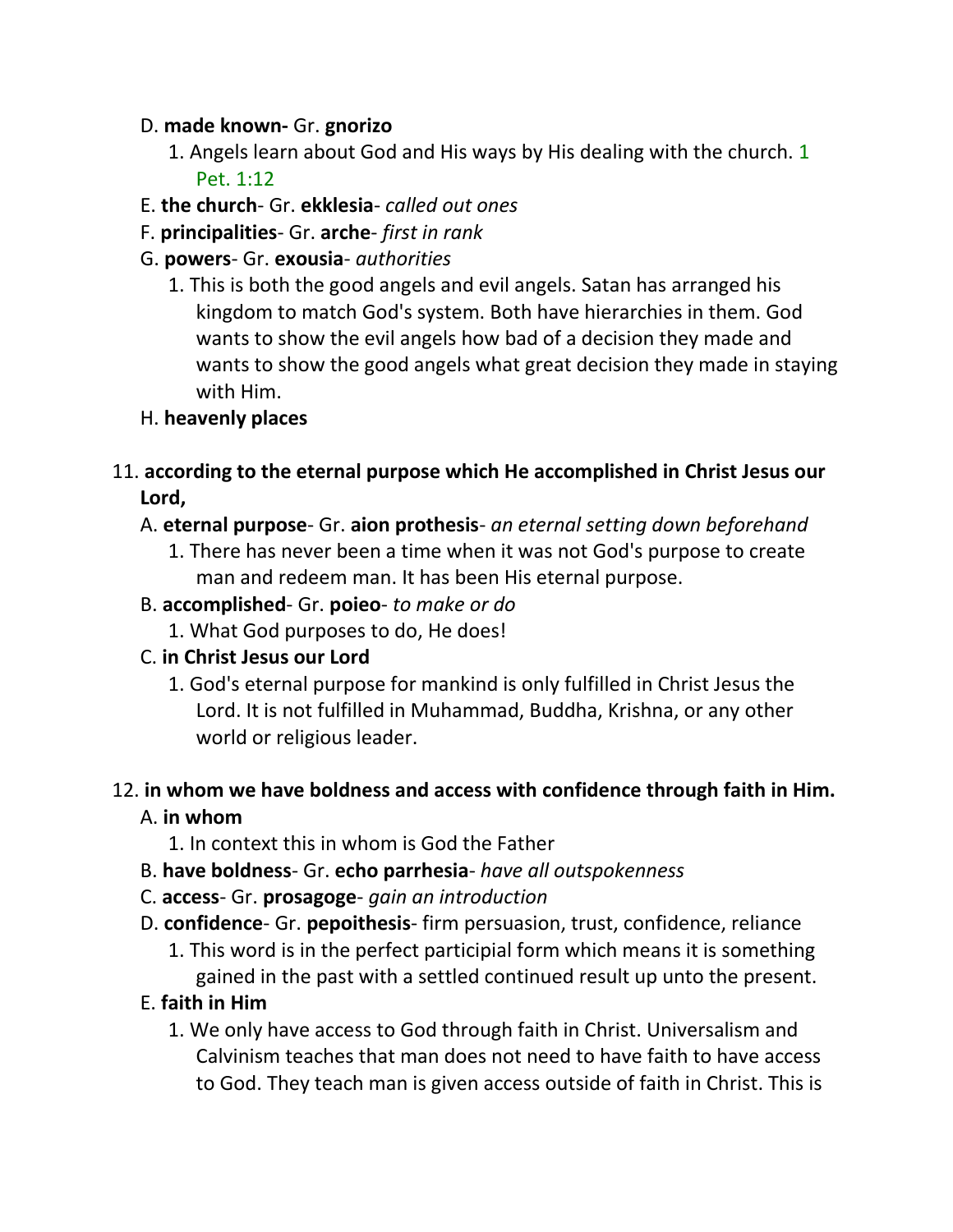biblically wrong. Here we see we have access to the Father through faith in Him.

## 13. **Therefore I ask that you do not lose heart at my tribulations for you, which is your glory.**

## A. **Therefore,**

- 1. Because we have access to the Father.
- 2. When we have the resource of the Father at all times, there is no reason we should lose heart even in the most difficult times.

 B. **lose heart**- Gr. **ekkakeo-** *to be* (*bad* or) *weak*, *to be utterly spiritless, to be wearied out, exhausted, cowardly*

1. When we fail to go to the Father on a regular basis we will end up being in a bad way. We will be weak, wearied, exhausted and cowardly!

2. Being cowardly and having a lack of boldness comes from a lack of drawing upon the Father.

3. Elijah got this way. He was busy in the ministry and failed to draw upon God. He ended up in a bad way. He became weak, exhausted, and cowardly! 1 Kings 19

### C. **tribulations**-Gr. **thlipsis**- *pressure, straights, tightness*

1. We do not have to be crushed by the pressures of life. We can access a greater pressure on the inside of us to cause us to overcome! 2 Cor. 4:8, 1 John 4:4

### D. **for you**

1. Tribulations that come from serving God will be because you are serving people. Keep in mind the people whom who serve and their benefit when you are undergoing trials and tribulations. Jesus did! Jesus endured the cross because of the joy set before Him. Heb. 12:2 You and me my friend was the joy set before Him that helped Him endure the cross!

### E. **your glory**- Gr. **doxa**- *a condition of splendor*

1. Your difficult condition which is for a moment will lead to others permanent condition of splendor! 2 Cor. 4:17

# 14. **For this reason I bow my knees to the Father of our Lord Jesus Christ,**

# A. **For this reason**

1. Why did Paul make prayer a regular part of His life? He knew he needed to draw upon the Father's strength in order to serve him and others. It was Paul's prayer life that would empower him to endure the trials of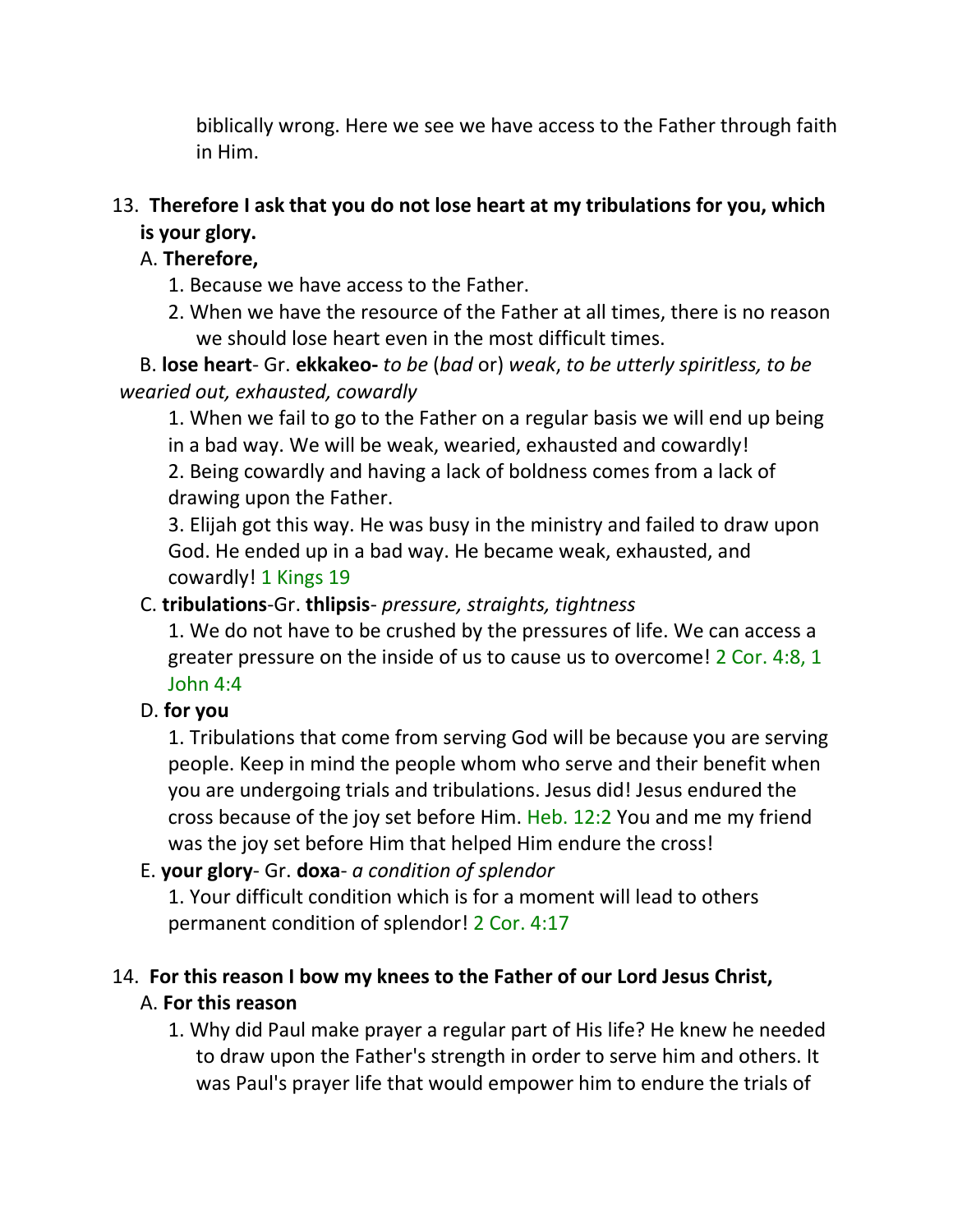life and that would cause others to come into a condition of splendor!

- B. **bow my knees-** Gr. **kampto** *to bend the knees*
	- 1. I am sure this was literal, but I think there is a spiritual aspect to this as well. To bend the knee to God starts with the heart even if you don't physically bend your knees every time you pray.

## C. **to the Father of our Lord Jesus Christ**

1. All prayer is to be directed to the Father through Jesus Christ's name.

### 15. **from whom the whole family in heaven and earth is named,**

## A. **From whom**

- 1. God the Father
- B. **whole family** Gr. **pas patria** *all the family*

## C. **in heaven**

1. Part of the family of God is in heaven since many have passed on from this earth.

# D. **and earth**

1. Part of the family of God is on still on earth. We are alive today.

## E. **named**- Gr. **onomazo**

- 1. As a father passes on His name to the family, so our Heavenly Father does to His family
- 16. **that He would grant you, according to the riches of His glory, to be strengthened with might through His Spirit in the inner man,** 
	- A. **that He would grant you,**
		- 1. **grant** Gr. **didomi** *give*
	- B. **according to the riches of His glory,**
		- 1. **according to** Gr. **kata** *down from, dominated by, concerning*
		- 2. **riches** Gr. **ploutos**
		- 3. **glory-** Gr. **doxa** *excellent splendor*
			- a. We see in Exodus when God reveals His glory, He revealed His goodness, grace, and mercy. Exod. 18
	- C. **to be strengthened with might through His Spirit in the inner man**
		- 1. **strengthened** Gr. **kratiaoo** *to exercise ruling power*
		- 2. **might** Gr. **dunamis** *the release of inherent power*
		- 3. **His Spirit**
			- a. The Holy Spirit
			- b. In the New Covenant the Holy Spirit is given to us to cause us to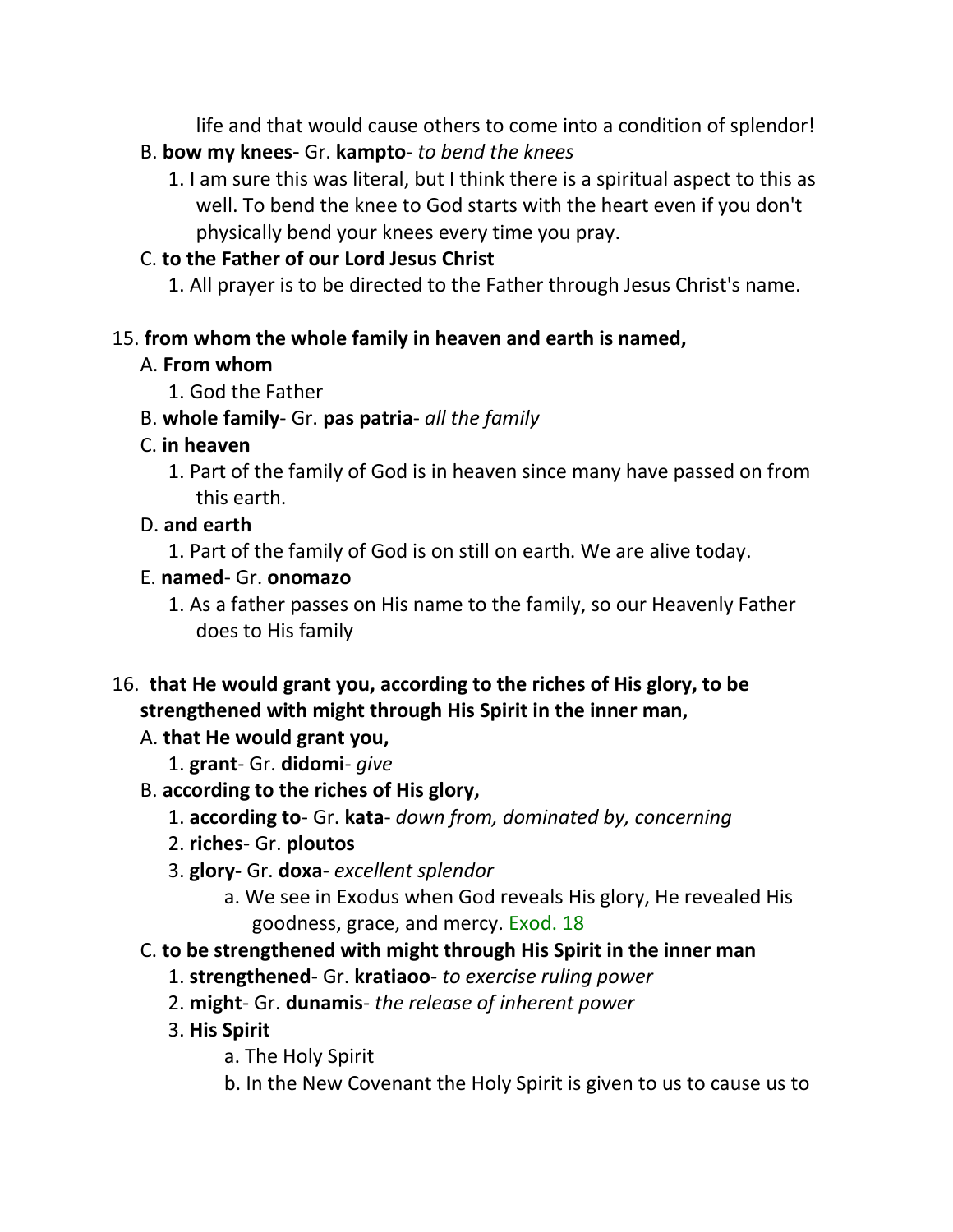walk in all of God's statutes. Ezek. 36:27 That is "cause us" not "make us". It is our choice to cooperate with the Holy Spirit by faith.

c. We are strengthened in the inner man by the Word of God and by the Spirit through praying in the Holy Spirit.

### 4. **inner man**- Gr. **eso anthropos**

- a. The inner man is the spirit and soul of man. The outer man is the body. The outward man is perishing, but the inner man is being renewed day by day. 2 Cor. 4:16
- b. This is the same as the hidden man of the heart. 1 Pet. 3:4
- c. The Holy Spirit imparts strength through our spirit into our soul. We have a choice to walk by soul power [will power] or by Spirit power.

# 17. **that Christ may dwell in your hearts through faith; that you, being rooted and grounded in love,**

# A. **that Christ may dwell in your hearts through faith;**

- 1. **Christ-** *The Anointed One*
- 2. **dwell-** Gr. **katoikeo** *to settle down in comfortably*
- 3. **in your hearts**
	- a. The heart of man is comprised of both spirit and soul. Christ automatically dwells in a believer's reborn spirit when they are born again. This verse is referring to the soul.
	- b. We want Christ to inhabit not only our spirit but settle down comfortably in our soul. Christ cannot dwell comfortably in most Christian's souls because it is contrary to the Word of God and the ways of God.
	- c. The more our soul is renewed the more Christ can dwell in it comfortably.

### 4. **through faith**

- a. As we renew our minds and walk in faith in who we are in the Spirit, then Christ will start dwelling comfortably in our soul.
- b. Believing in God's love for you will cause Christ to dwell comfortably in your soul. Whenever you are filled with guilt, condemnation, and fear Christ cannot dwell comfortably in your soul.

# B. **that you,**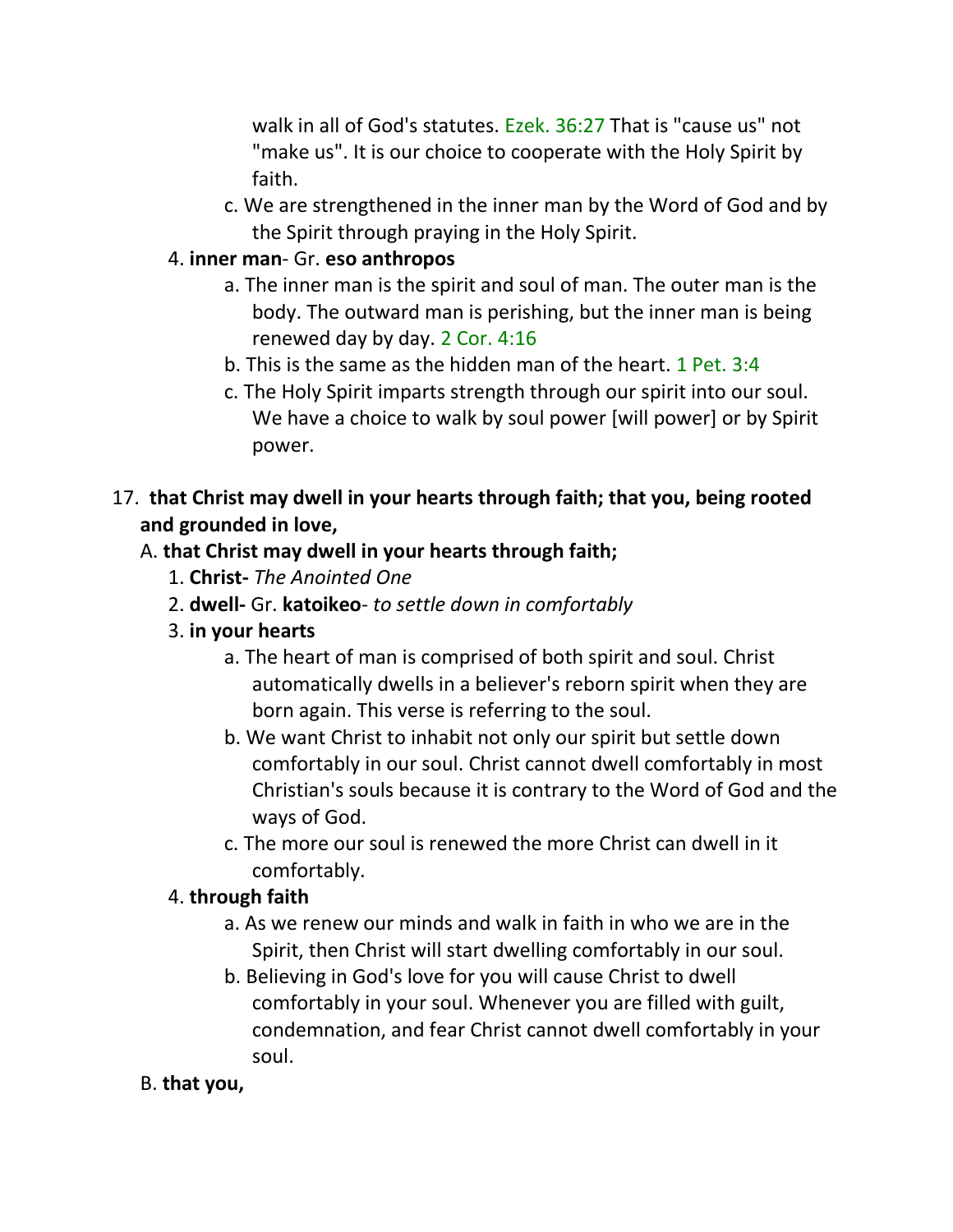### C. **being rooted and grounded in love**

# 1. **rooted**- Gr. **rhizoo**

- a. A root comes through a planted seed.
- b. The seed of the Word of God concerning His love for us needs to be planted in our heart. This takes place by meditation on the Word.

## 2. **grounded**- Gr. **themelioo**

a. We need to be rooted in the "theme" of God's love. This should be the major theme of our study, thoughts, ambition, and focus.

## 3. **love**- Gr. **agape**

a. God's unconditional and unending love for me. We need personalize God's love to us. Don't water it down by only speaking of His love for all of mankind. Say, "God so loved **me** He gave only begotten Son..."

## 18. **may be able to comprehend with all the saints what** *is* **the width and length and depth and height—**

- A. **able** Gr. **exischuo-** *to have full strength, that is, be entirely competent, to be eminently able*
	- 1. If you have God's love for you rooted in your heart you will be completely able to understand and comprehend all other things about God. The love of God opens up the heart to receive!
	- 2. A heart gripped with condemnation, shame, and fear will not be able to receive the revelations of God.
- B. **comprehend** Gr. **katalambano** *lay hold upon, seize upon, hold down for one's own self*
	- 1. We need our own revelation of God's love for us. We can't live off someone else's revelation of love.

# C. **all the saints**

1. One of the chief aspects of the love of God is that it is not selfish. That is why prayed that not only would he get this revelation but all of the saints would get it as well.

# D. **width**- Gr. **platos**

1. God's love is so wide it takes in all people everywhere.

### E. **length**- Gr. **mekos**

- 1. God has loved us with an everlasting love.
- F. **depth** Gr. **bathos**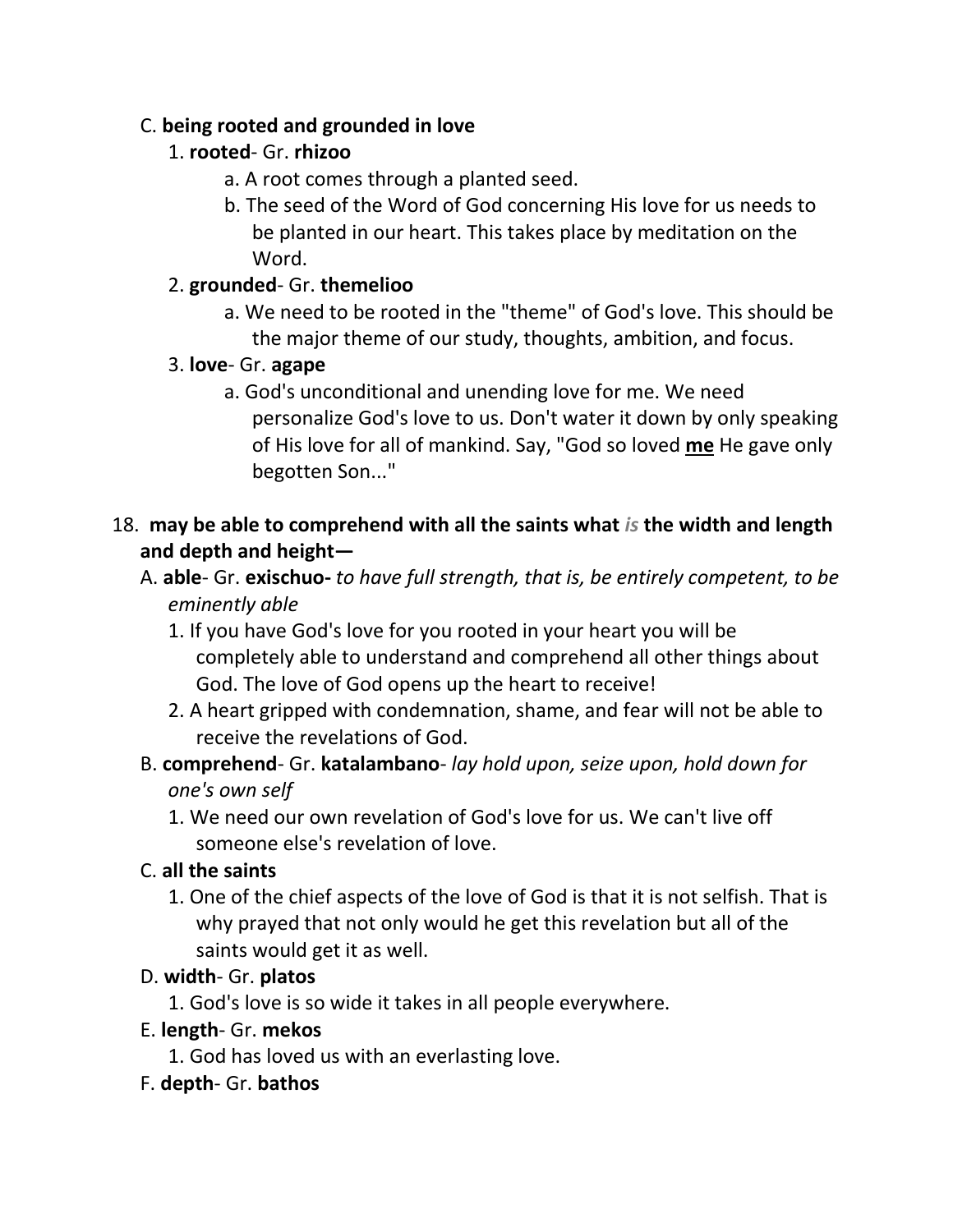1. God so loved us He went to the lowest hell for us.

## G. **height**- Gr. **hupsos**

- 1. God's love has brought those who believe upon Him to the highest heaven with Him and seated us with Him.
- 2. The width, length, depth, and height of God's love are the dimensions of the cross of Christ!

## 19. **to know the love of Christ which passes knowledge; that you may be filled with all the fullness of God.**

## A. **to know the love of Christ which passes knowledge,**

- 1. **know** Gr. **ginosko** *to know by experience and by relationship*
- 2. **love of Christ**
	- a. God's divine love that is unconditional and unending.
- 3. **passes** Gr. **huperballo-** *to throw beyond*
- 4. **knowledge** Gr. **gnosis** *intellectual knowledge*
	- a. Mere intellect can't grasp God's love. It must be spiritually discerned and received.

# B. **that you may be filled with all the fullness of God.**

- 1. **filled** Gr. **pleroo**
- 2. **fullness** Gr. **pleroma**
	- a. The Gnostics used this word to describe a span of spirit beings from God to earth. They called it the pleroma.
	- b. God's love is the pleroma. It bridges from God to earth, so we can come over to where God is!

## 20. **Now to Him who is able to do exceedingly abundantly above all that we ask or think, according to the power that works in us,**

- A. **Now to Him who is able to do exceedingly abundantly above all that we ask or think,**
	- 1. **able** Gr. **dunamai** *able, capable, having ability*
		- a. God is able but we must be able to receive. This verse needs to be read in context with what went before it. Paul had been talked about a revelation of the love of God. When we have a revelation of love working in our life it will cause our heart to be able to receive in a greater dimension. The level of our receiving the love of God for us is the level God can do exceedingly abundantly above what we ask or think, according to the power that works in